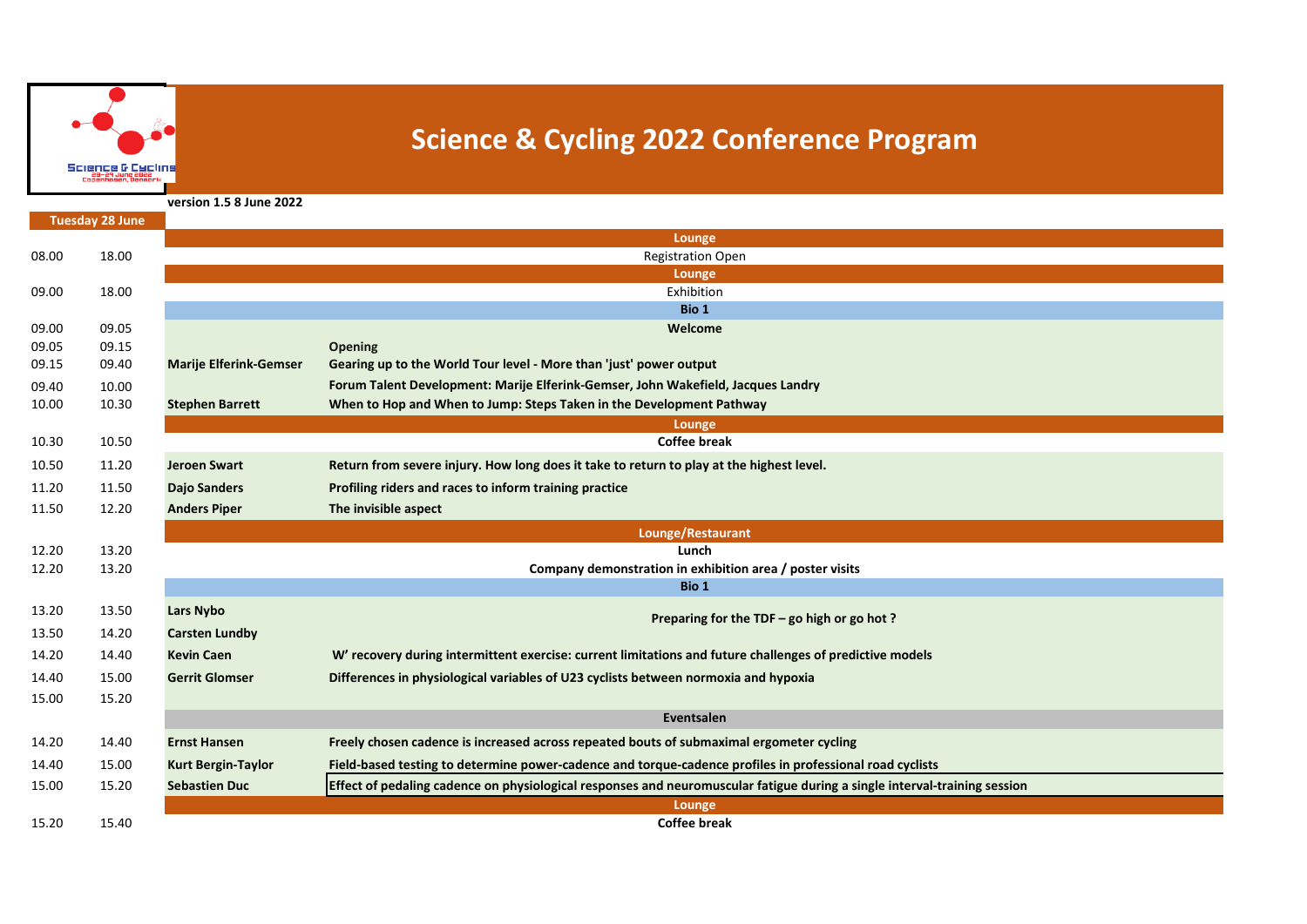|                |                          |                                                     | Bio 1                                                                                                                                                                            |
|----------------|--------------------------|-----------------------------------------------------|----------------------------------------------------------------------------------------------------------------------------------------------------------------------------------|
| 15.40          | 16.40                    | Stephen Seiler a.o.                                 | Information Flow to support Decisions and Development in Professional Cycling                                                                                                    |
| 16.40          | 17.00                    | Jelle de Bock                                       | Real-time energy monitoring of track cyclists                                                                                                                                    |
| 17.00          | 17.30                    | <b>Arno Knobbe</b>                                  | Day-to-day fitness assessment in cycling, based on a power/heart rate model                                                                                                      |
|                |                          |                                                     |                                                                                                                                                                                  |
|                |                          |                                                     | Eventsalen                                                                                                                                                                       |
| 16.40          | 17.00                    | <b>Thomas Fallon</b>                                | The Knowledge and Attitudes of UCI Competitive Cyclists towards Sports Related Concussion                                                                                        |
| 17.00          | 17.20                    | <b>Howard Hurst</b>                                 | Perceptions of cycling helmet safety in relation to sports-related concussion mitigation amongst competitive cyclists                                                            |
| 17.20          | 17.40                    |                                                     |                                                                                                                                                                                  |
| 19.00          | 22.30                    |                                                     | <b>Conference evening</b>                                                                                                                                                        |
|                |                          |                                                     | <b>Location tbc</b>                                                                                                                                                              |
|                | <b>Wednesday 29 June</b> |                                                     | Bio 1                                                                                                                                                                            |
| 09.00          | 09.30                    | <b>James Hull</b>                                   | Breathing problems in cyclists: getting it right, first time                                                                                                                     |
| 09.30          | 09.50                    | <b>Christoph Triska</b>                             | Bypass of Respiratory Complex I and its relation to different lactate landmarks - a pilot study                                                                                  |
| 09.50          | 10.10                    | <b>Callum O'Malley</b>                              | Inter- and intra-individual reliability of a 30-minute RPE clamp cycling exercise                                                                                                |
| 10.10          | 10.30                    | <b>James Spragg</b>                                 | Predicting power outputs in a fatigued state: A pilot study                                                                                                                      |
| 10.30          | 10.50                    | <b>Peter Leo</b>                                    | The Compound Score in elite road cycling                                                                                                                                         |
|                |                          |                                                     | Eventsalen                                                                                                                                                                       |
| 09.30          | 09.50                    | <b>Jamie Pringle</b>                                | The ergonomics of aerodynamics: solving the positional optimisation puzzle for both biomechanical function and aerodynamic performance                                           |
| 09.50          | 10.10                    | <b>Claes Hoegh Cubel</b>                            | How low can you go - exploring the balance between aerodynamic advantages and restrictions related to reducing the torso-hip angle                                               |
| 10.10<br>10.30 | 10.30<br>10.50           | <b>Georges Soto-Romero</b><br><b>Robert Stanley</b> | Aerodynamic Drag Between Two Cyclists: Effect of Wheel Rotation<br>Position for the Sprint: A performance analysis of intermediate sprints in the Men's Elite Omnium Points Race |
|                |                          |                                                     | Lounge                                                                                                                                                                           |
| 10.50          | 11.10                    |                                                     | <b>Coffee break</b>                                                                                                                                                              |
|                |                          |                                                     |                                                                                                                                                                                  |
|                |                          |                                                     | Bio 1                                                                                                                                                                            |
| 11.10          | 11.40                    | <b>Jeroen Swart</b>                                 | Polarised or pyramidal approach to training prescription: What is the evidence and what do we see in practice?                                                                   |
| 11.40          | 12.10                    |                                                     | Forum Training Methods: Jeroen Swart, Jamie Pringle, Dajo Sanders                                                                                                                |
|                |                          |                                                     |                                                                                                                                                                                  |
| 12.10          | 12.30                    |                                                     |                                                                                                                                                                                  |
|                |                          |                                                     | Lounge/Restaurant                                                                                                                                                                |
| 12.30          | 13.40                    |                                                     | Lunch                                                                                                                                                                            |
|                |                          |                                                     | Bio 1                                                                                                                                                                            |
| 13.40          | 14.10                    | <b>Wendy Holliday</b>                               | Bike fit: applying the research to the clinic                                                                                                                                    |
| 14.10          | 14.30                    | <b>Andy Brooke</b>                                  | Are we closer to understanding the role of the ankle in pedaling?                                                                                                                |
| 14.30          | 14.50                    | Jon Irriberri                                       | Biomechanical follow up in elite road cycling                                                                                                                                    |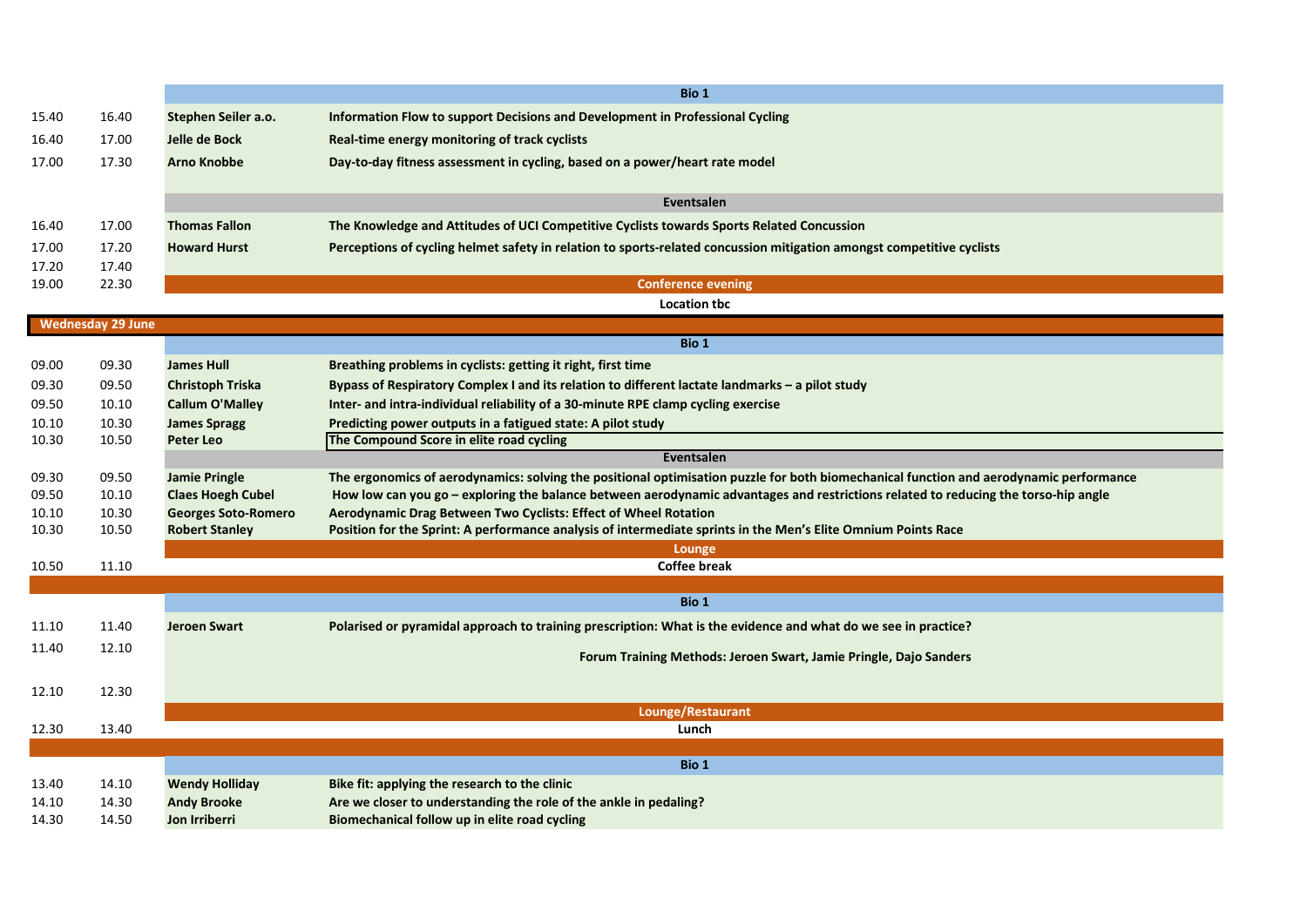| 14.50 | 15.10 | <b>Felix Imbery</b>    | Torque behaviour during cycling sprints from different pedalling frequencies                                                                |
|-------|-------|------------------------|---------------------------------------------------------------------------------------------------------------------------------------------|
| 15.10 | 15.30 | <b>Remi Aubert</b>     | Understanding frictions: Methodological guidelines for measuring transmission efficiency                                                    |
|       |       |                        | Eventsalen                                                                                                                                  |
| 14.10 | 14.30 | Jamie Blanchfield      | Adolescence to Adulthood, Managing The Key Transitions in Developing Cyclist's Sporting Careers: The Athlete's Perspective                  |
| 14.30 | 14.50 | <b>Nicki Almquist</b>  | Maximal aerobic power-cadence relationship estimation in national level under nineteen cyclists from in-situ data                           |
| 14.50 | 15.10 | <b>Yann Bertron</b>    | Development of cycling performance and performance-related measures in female and male national-level cyclists: From junior to senior level |
| 15.10 | 15.30 | <b>Cedric Lemaitre</b> | Estimation of the drag force: a neuronal approach                                                                                           |
|       |       |                        | Lounge                                                                                                                                      |
| 15.30 | 15.50 |                        | <b>Coffee break</b>                                                                                                                         |
|       |       |                        |                                                                                                                                             |
|       |       |                        | Bio 1                                                                                                                                       |
| 15.50 | 16.20 | Sebastian Weber        | <b>Glycolytic Power in Cycling - a brief history of VLamax</b>                                                                              |
| 16.20 | 16.50 | <b>Robert Lamberts</b> | Measuring sleep, recovery and mental well-being in elite female cyclists; can it be done based on a questionnaire ?!?                       |
| 18.15 |       |                        | Tour de France Teampresentationaround Tivoli Gardens.                                                                                       |
|       |       |                        |                                                                                                                                             |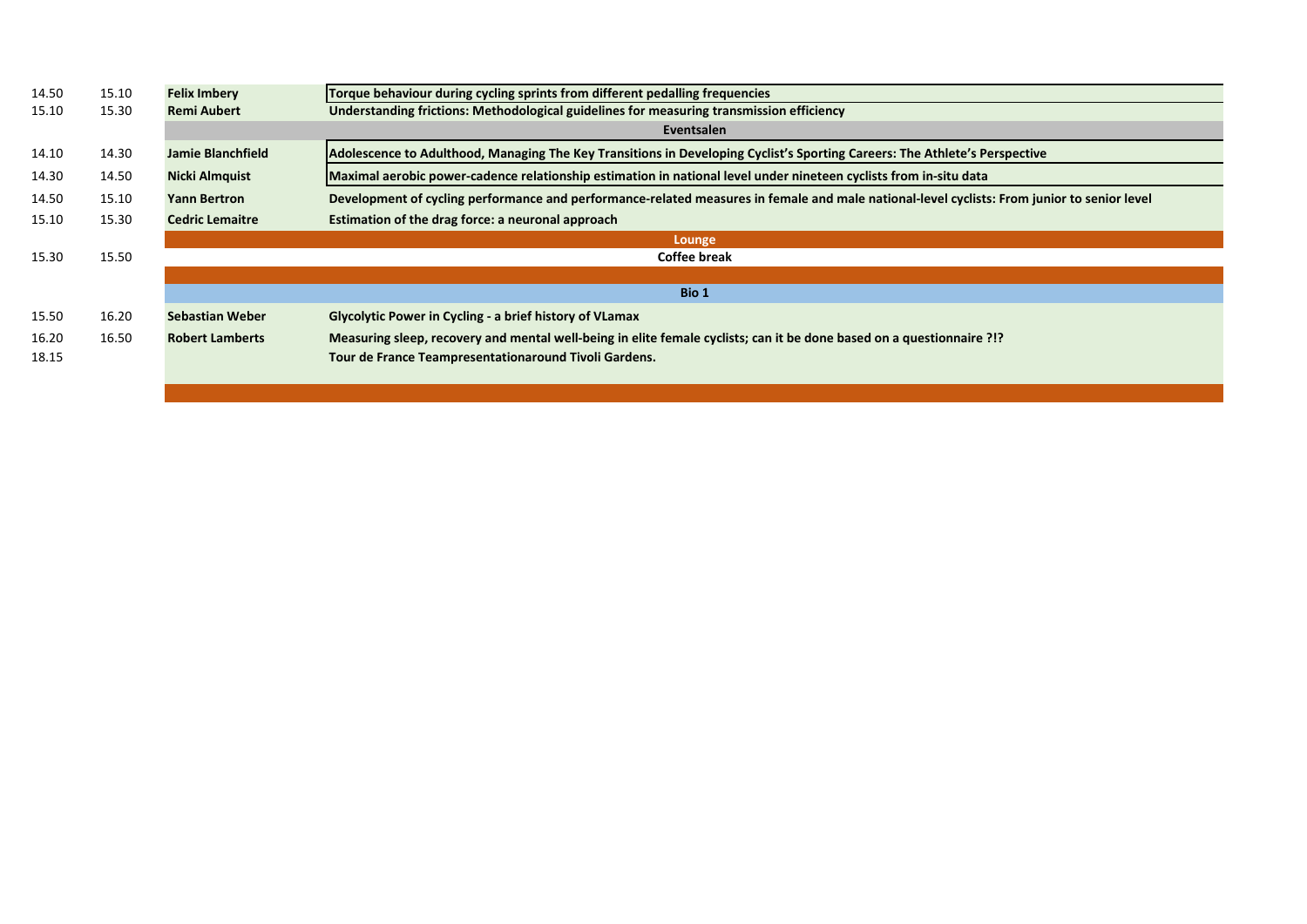**Chairman**

**Robert Lamberts**



**Jamie Pringle**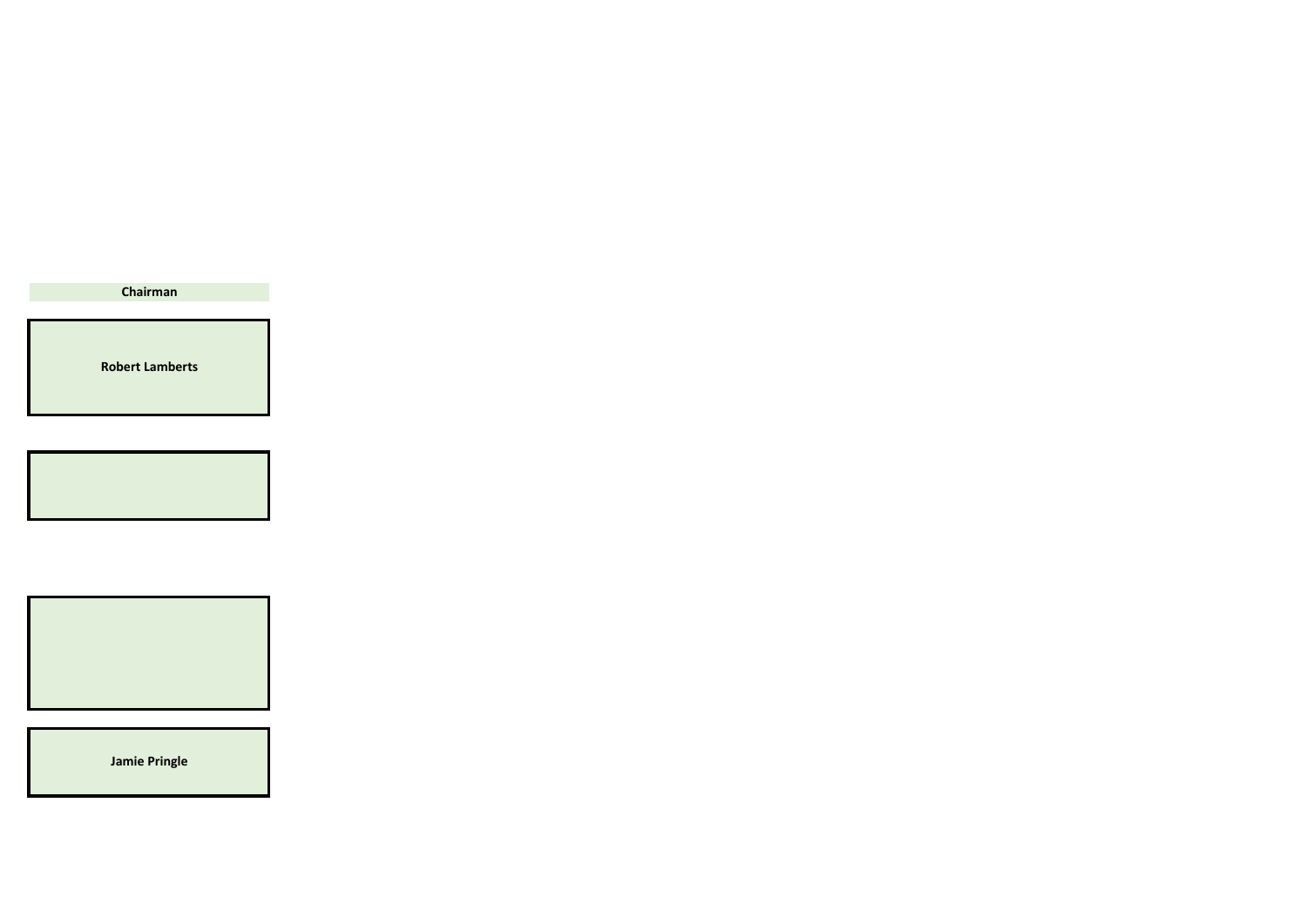





**Wendy Schroder**

**Stephen Seiler**